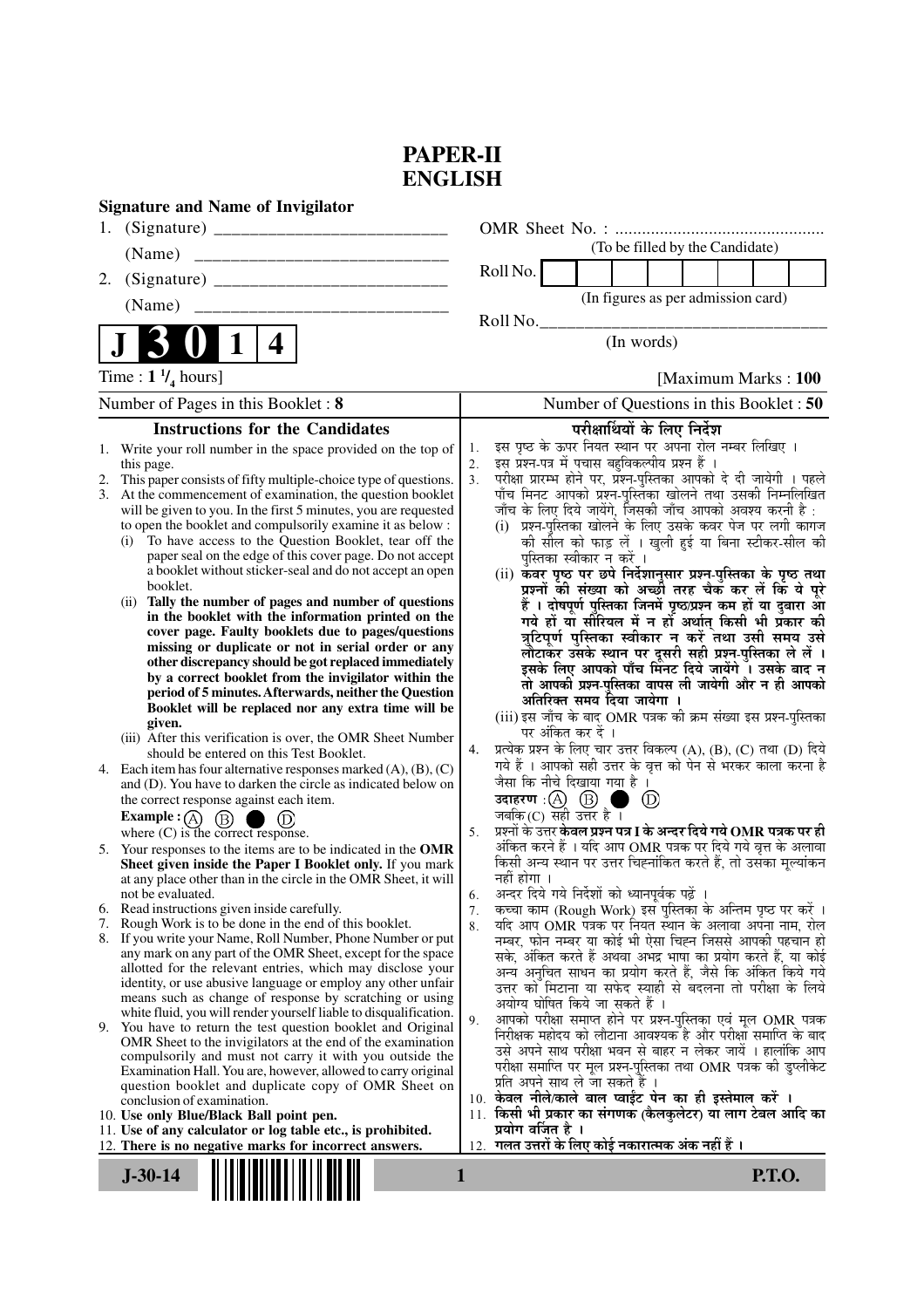## **ENGLISH Paper – II**

- **Note :** This paper contains **fifty (50)** objective type questions of **two (2)** marks each. **All** questions are compulsory.
- **1.** "The just man justices. What kind of foregrounding do you find in the above lines ?
	- (A) Syntactic
	- (B) Semantic
	- (C) Collocation
	- (D) None of the above
- **2.** Match the items in List I with items in List – II according to the code given :

|    | List $-1$         |    | List – H              |
|----|-------------------|----|-----------------------|
| i. | Lambic            |    | 1. An unstressed      |
|    |                   |    | syllable followed     |
|    |                   |    | by a stressed         |
|    |                   |    | syllable              |
|    | ii. Anapaestic 2. |    | A stressed<br>1S      |
|    |                   |    | followed by two       |
|    |                   |    | unstressed            |
|    |                   |    | syllables.            |
|    | iii. Dactylic     | 3. | An unstressed         |
|    |                   |    | syllable<br><i>is</i> |
|    |                   |    | followed by<br>a      |
|    |                   |    | stressed syllable     |
|    | iv. Trochaic      | 4. | A stressed syllable   |
|    |                   |    | is followed by an     |
|    |                   |    | unstressed syllable   |

## **Codes :**

|     |                | 11 | 111                         | 1V |
|-----|----------------|----|-----------------------------|----|
| (A) | $\overline{2}$ | 1  | 3                           |    |
| (B) | 3              | 2  |                             | 4  |
| (C) | 4              | 1  | 2                           | 3  |
| (D) | 3              |    | $\mathcal{D}_{\mathcal{L}}$ |    |

- **3.** The separation of styles in accordance with class appears more consistently in \_\_\_\_\_\_\_ than in medieval works of literature and art.
	- (A) Ben Jonson
	- (B) Shakespeare
	- (C) Philip Sidney
	- (D) Edmund Spenser
- **4.** "Had we but world enough, and time, This coyness, lady, were no crime." This statement is an example of (A) Irony
	- (B) Paradox
	- (C) Hyperbole
	-
	- (D) Euphemism
- **5.** A Spenserian stanza has
	- (A) four iambic pentameters
	- (B) six iambic pentameters
	- (C) eight iambic pentameters
	- (D) ten iambic pentameters
- **6.** Match the items in List I with items in List – II according to the code given below :

|     | $List-I$       |                     |  |                | $List-II$                 |                    |
|-----|----------------|---------------------|--|----------------|---------------------------|--------------------|
|     | (Critic)       |                     |  |                | (Theory)                  |                    |
|     |                |                     |  |                | i. Cleanth 1. Ambiguity   |                    |
|     | <b>Brooks</b>  |                     |  |                |                           |                    |
|     | ii. William    |                     |  |                | 2. Paradox                |                    |
|     | Empson         |                     |  |                |                           |                    |
|     | iii. Mark      |                     |  |                | 3. Archetypal             |                    |
|     | Schorer        |                     |  |                |                           | patterns in poetry |
|     |                |                     |  |                | iv. Maud 4. Techniques as |                    |
|     | Bodkin         |                     |  |                | discovery                 |                    |
|     | <b>Codes:</b>  |                     |  |                |                           |                    |
|     | Ť              | $\ddot{\mathbf{i}}$ |  | iii            | iv                        |                    |
|     | $(A)$ 2        | $\,1\,$             |  | 4              | 3                         |                    |
|     | $(B)$ 3        | 2                   |  | $\mathbf{1}$   | $\overline{4}$            |                    |
|     | $(C)$ 1 2      |                     |  | $\mathfrak{Z}$ | $\overline{4}$            |                    |
| (D) | $\overline{2}$ | 3                   |  | 4              | 1                         |                    |

- **7.** "The artist may be present in his work like God in creation, invisible and almighty, everywhere felt but nowhere seen." Henry James is talking here about the artist's
	- (A) impersonality
	- (B) absence
	- (C) presence
	- (D) creativity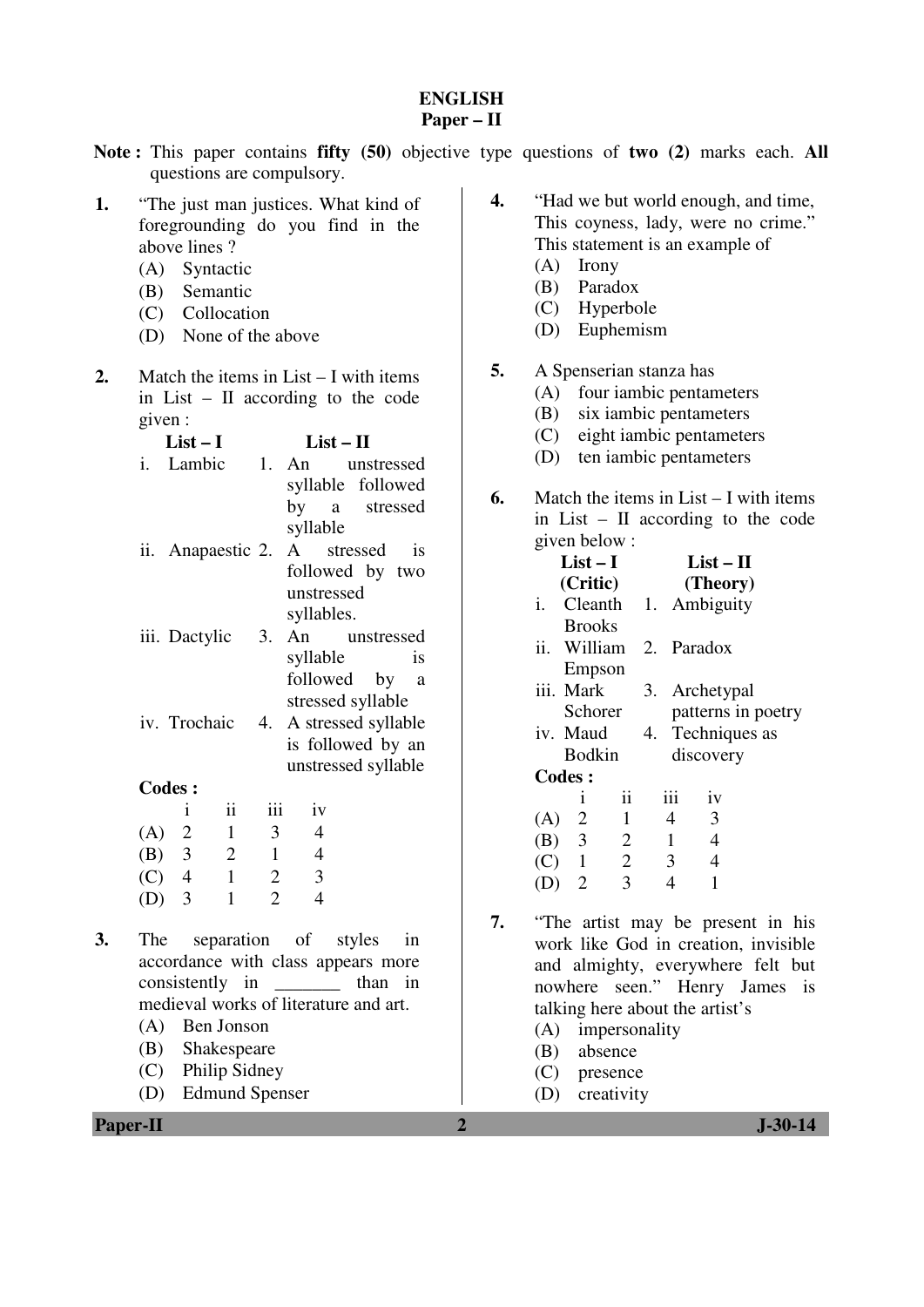**8.** Match the items in List – I with items in List – II according to the code given below :

|                   | List $-1$     | $List - II$       |    |
|-------------------|---------------|-------------------|----|
|                   | (Theorist)    | (Book)            |    |
| i.                | Michel        | 1. Gender Trouble |    |
|                   | Foucault      |                   |    |
| $\overline{11}$ . | <b>Judith</b> | 2. Epistemology   | οf |
|                   | <b>Butler</b> | the Closet        |    |

- iii. Alan Sinfield 3. *History of Sexuality*
- iv. Eve Kosofsky Sedgwick 4. *Cultural Politics-Queer Reading*

 Which is the correct combination according to the code : Codes ·

| Coues . |    |     |    |  |  |
|---------|----|-----|----|--|--|
|         | 11 | 111 | iv |  |  |
| 3       |    | 2   | 4  |  |  |
| 3       |    | 4   | 2  |  |  |
| 4       | 2  |     | 3  |  |  |
|         | 3  |     | っ  |  |  |
|         |    |     |    |  |  |

- **9.** "The greatness of a poet", Arnold says, "lies in his powerful and beautiful application of ideas to life". But a critic pointed out it was "not a happy way of putting it, as if ideas were a lotion for the inflamed skin of suffering humanity". Who was this critic ?
	- (A) T.S. Eliot (B) F.R. Leavis
	- (C) David Lodge (D) Allen Tate
- **10.** Derrida's American disciples were
	- (A) Geoffrey Hartman, Paul de Man, J. Hills Miller
	- (B) Gertrude Stein, Barbara Johnson, Michael Ryan
	- (C) Barbara Johnson, Michael Ryan, Mary Ellman
	- (D) Jean Baudrillard, Gilles Deleuze, Felix Guattari
- **11.** Identify the correct group of playhouses in late sixteenth century London from the following groups :
	- (A) Curtain, Rose, Swan, Globe, Hope
	- (B) Curtain, Rose, Swan, Globe, Sejanus
	- (C) Hope, Curtain, Rose, Swan, Globe
	- (D) Swan, Curtain, Rose, Globe, Thames
- **12.** "Keep up your bright swords, for the dew will rust them. Good Signior, you shall more command with years. Than with your weapons." The above lines are addresses by Othello to (A) Roderigo and officers (B) Brabantio, Roderigo and
	- **Officers** (C) The Duke and Senators
	- (D) Montano and Cassio
	-
- **13.** Act V of Marlowe's *Edward the Second shows* the murder of the king. Where does it take place ?
	- (A) Westminster, a room in the palace
	- (B) A room in Berkeley Castle
	- (C) A room in Killingworth Castle
	- (D) Within the Abbey of Neath
- **14.** Identify the correctly matched set :
	- (A) *"The Shepheards Calender"* 1579 *Tottels Miscellany –* 1557  *Astrophel and Stella –* 1591  *The Spanish Tragedie –* about 1585
	- (B) *"The Shepheards Calender"* 1559 *Tottels Miscellany –* 1579  *Astrophel and Stella –* 1585  *The Spanish Tragedie –* about 1591
	- (C) *"The Shepheards Calender"* 1585 *Tottels Miscellany –* 1591  *Astrophel and Stella –* 1579  *The Spanish Tragedie –* about 1557
	- (D) *"The Shepheards Calender"* 1579 *Tottels Miscellany –* 1591  *Astrophel and Stella –* about 1585

 *The Spanish Tragedie –* about 1557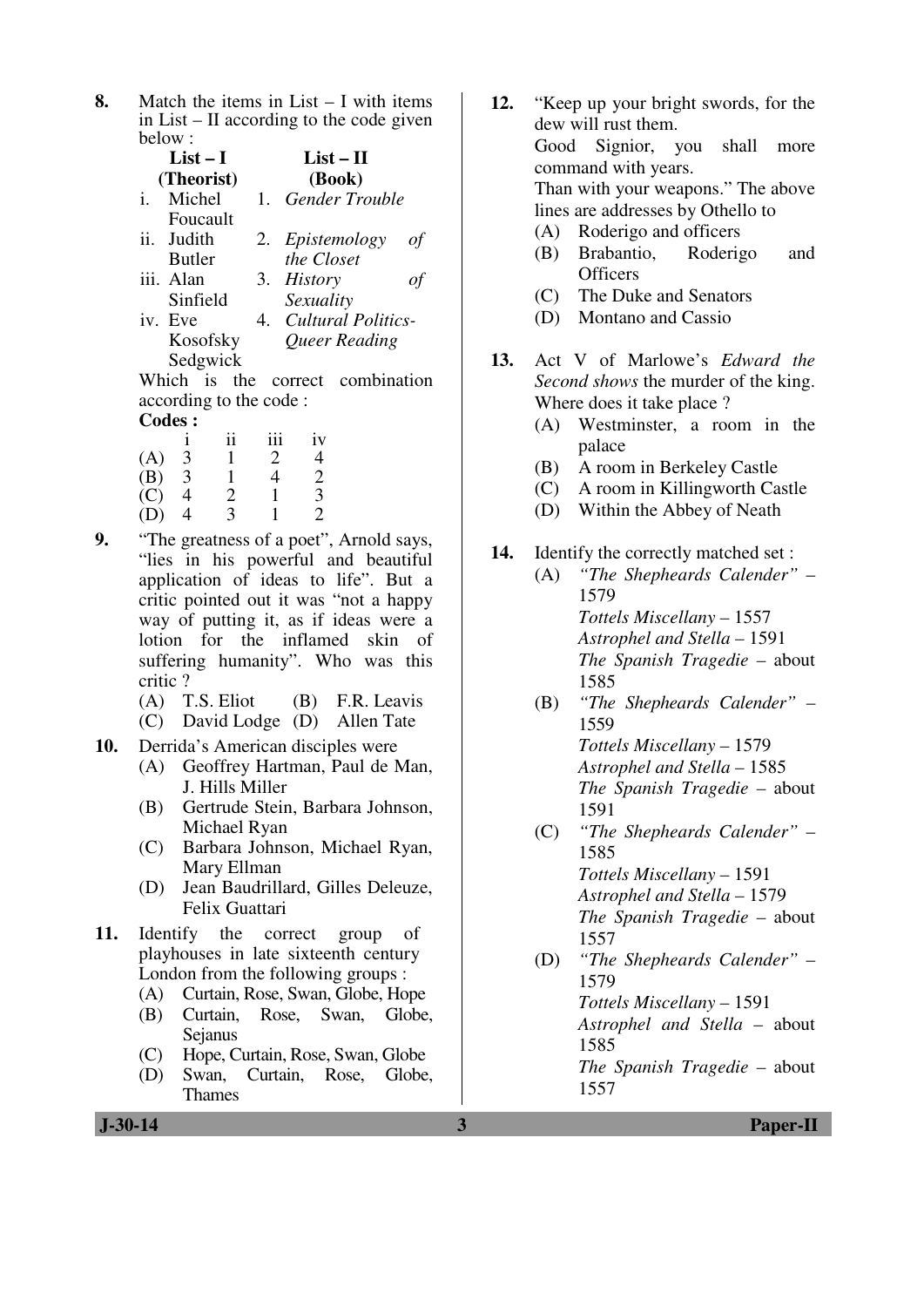**15.** Match the items in the List – I with items in List – II according to the code given below :

|               | $List-I$         |                |     | $List-II$                  |
|---------------|------------------|----------------|-----|----------------------------|
|               | (Authors)        |                |     | (Works)                    |
| i.            | Lucy             |                | 1.  | The Life and               |
|               | Hutchinson       |                |     | Death of Mr.               |
|               |                  |                |     | <b>Badman</b>              |
| 11.           |                  |                |     | John Bunyan 2. Sylva: or a |
|               |                  |                |     | Discourse of               |
|               |                  |                |     | <b>Forest Trees</b>        |
|               | iii. John Evelyn |                |     | 3. Natures Pictures        |
|               | iv. Margaret     |                |     | 4. Memoirs of the          |
|               | Cavendish        |                |     | Life of Colonel            |
|               |                  |                |     | Hutchinson                 |
| <b>Codes:</b> |                  |                |     |                            |
|               | 1                | ii             | iii | iv                         |
| (A)           | 2                | $\mathfrak{Z}$ | -1  | 4                          |
| $\mathbf B$   | 4                | 3              | 2   |                            |

**16.** "But deeds, and language, such as men do use;

(C)  $4$  1 2 3<br>(D)  $4$  2 1 3  $(D)$  4 2 1

 And persons, such as comedy would choose,

 When she would show an image of the time,

 and sport with human follies, not with crime."

In the above lines Jonson

- I. Opposes the artificiality of the romantic tragic-comedy.
- II. Initiates the use of realism.
- III. Considers analysis of moral short comings more important
- IV. Encourages the use of farce with melodrama.

 Find out the correct combination according to the code :

- (A) I, II and III are correct
- (B) I, II and IV are correct
- (C) I, III and IV are correct
- (D) II, III and IV are correct
- **17.** "And if no peece of chronicle we prove,

| We'll build in |  | pretty      |
|----------------|--|-------------|
| roomes."       |  |             |
| $(A)$ lyrics   |  | $(B)$ epics |

(C) sonnets (D) stanzas

**18.** "That glory never shall his wrath or might extort from me." (*Paradise Lost*, Book I) What 'glory' is being referred to by

> Satan ? (A) The courage never to submit or yield

- (B) To reign in Hell
- (C) To defeat God
- (D) To spread evil
- **19.** It has been described as a "novel without predecessors", the product of an original mind and became immediately popular. It is a peculiar blend of pathos and humour, though the pathos is sometimes overdone to the point of becoming offensively sentimental.

 The novel was published in 1760. What is the name of the novel ?

- (A) *Gulliver's Travels*
- (B) *The Castle of Otranto*
- (C) *Tristram Shandy*
- (D) *A Tender Husband*
- **20.** The son of a joiner, he was apprenticed as a printer. He remained a printer throughout his life. He was asked to prepare a series of modern letters for those who could not write for themselves. This humble task taught him the art of expressing himself in letters. Who is the novelist ? (A) Daniel Defoe
	- (B) Samuel Richardson
	- (C) Henry Fielding
	- (D) Tobias Smollett
- **21.** "Where ignorance is Bliss Tis folly to be wise." Who wrote the following lines ?
	- (A) Pope (B) Gray
	- (C) Collins (D) Southey
- **22.** Which of the following works is not actually a prose essay ?
	- (A) *Essay of Dramatic Poesy*
	- (B) *Essay on Man*
	- (C) *An Essay Concerning Human Understanding*
	- (D) *An Essay Towards a New Theory of Vision*

**Paper-II** J-30-14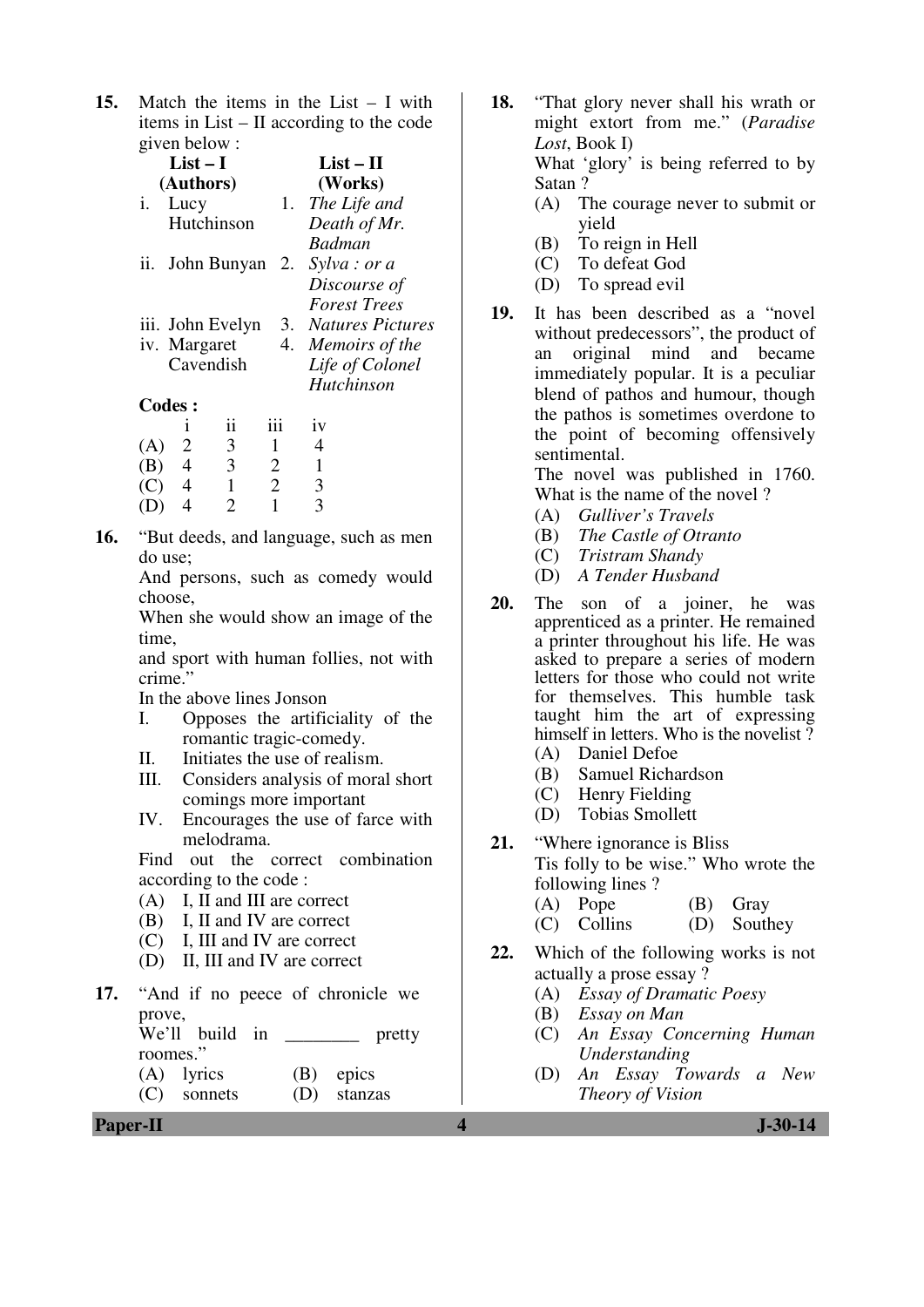- **23.** Whom does Mirabell deceive into believing that he loves her in *The Way of the World* ?
	- (A) Millamant
	- (B) Lady Wishfort
	- (C) Mrs. Marwood
	- (D) Mrs. Fainall
- **24.** "Competence to age is supplementary to youth, a sorry supplement indeed, but I fear the best that is to be had. We must ride where we formerly walked : live better and be softer and shall be wise to do so – than we had means to do in the good old days you speak of."

 Who speaks these words and to whom ?

- (A) Lamb to Bridget
- (B) Wordsworth to Dorothy
- (C) Dorothy to Bridget
- (D) Lamb to Dorothy
- **25.** *The Prelude* although begun as early as 1799 and finished in its first version in 1805, was not published until \_\_\_\_\_\_\_\_.

| $(A)$ 1815 | $(B)$ 1820 |
|------------|------------|
| $(C)$ 1830 | $(D)$ 1850 |

- **26.** "A rosy sanctuary will I dress With the wreathed trellis of a working brain." The above lines are quoted from
	- (A) 'Adonais'
	- (B) 'Ode to Psyche'
	- (C) 'Eve of St. Agnes'
	- (D) 'Endymion'
- **27.** "Love seeketh only self to please, To bind another to its delight." This selfish and possessive nature of love is illustrated in Blake's
	- (A) 'The Clod and the Pebble'
	- (B) 'The Sick Rose'
	- (C) 'A Poison Tree'
	- (D) 'Ah Sunflower'
- **28.** Who is the author of *Mary*, and the unfinished *The Wrongs of Woman* ?
	- (A) Mary Wollstonecraft<br>(B) William Godwin
	- William Godwin
	- (C) Mary Hay<br>(D) Elizabeth l
	- Elizabeth Inchbald
- **29.** Identify the incorrect factor in Henry James' theory of the novel :
	- (A) It should be sentimental<br>(B) It should be objective
	- It should be objective
	- (C) It should be realistic
	- (D) It should be viewed as an artistic form
- **30.** Match the items in List I with items in List – II according to the code given below :

|             | $List-I$<br>(Novels) |                  | List – H<br>(Characters) |                                   |  |
|-------------|----------------------|------------------|--------------------------|-----------------------------------|--|
|             | i. Ulysses           |                  |                          | 1. Mrs. Moore                     |  |
|             |                      | ii. A Passage to |                          | 2. Molly Bloom                    |  |
|             | India                |                  |                          |                                   |  |
|             | iii. To the          |                  |                          | 3. Gerald Crich                   |  |
|             |                      | Lighthouse       |                          |                                   |  |
|             |                      |                  |                          | iv. Women in Love 4. Lily Briscoe |  |
|             | <b>Codes:</b>        |                  |                          |                                   |  |
|             |                      | ii               | iii                      | 1V                                |  |
| (A)         | 3                    | 1                | 2                        | 4                                 |  |
| (B)         | 2                    | $\mathbf{1}$     | 4                        | 3                                 |  |
| $\mathbf C$ | 4                    | $\overline{2}$   |                          | 3                                 |  |
|             |                      | 3                | 2                        |                                   |  |

- **31.** Which among the following novels was not written in 1922?
	- (A) *Ulysses*
	- (B) *Jacob's room*
	- (C) *Aaron's Rod*
	- (D) *A Passage to India*
- **32.** "A sudden blow : the great wings beating still Above the staggering girl, her thighs caressed By the dark webs, her nap caught in his bill, He holds her helpless breast upon his breast." Who is the author of the above lines ? (A) W.B. Yeats (B) T.S. Eliot (C) W.H. Auden
	- (D) D.H. Lawrence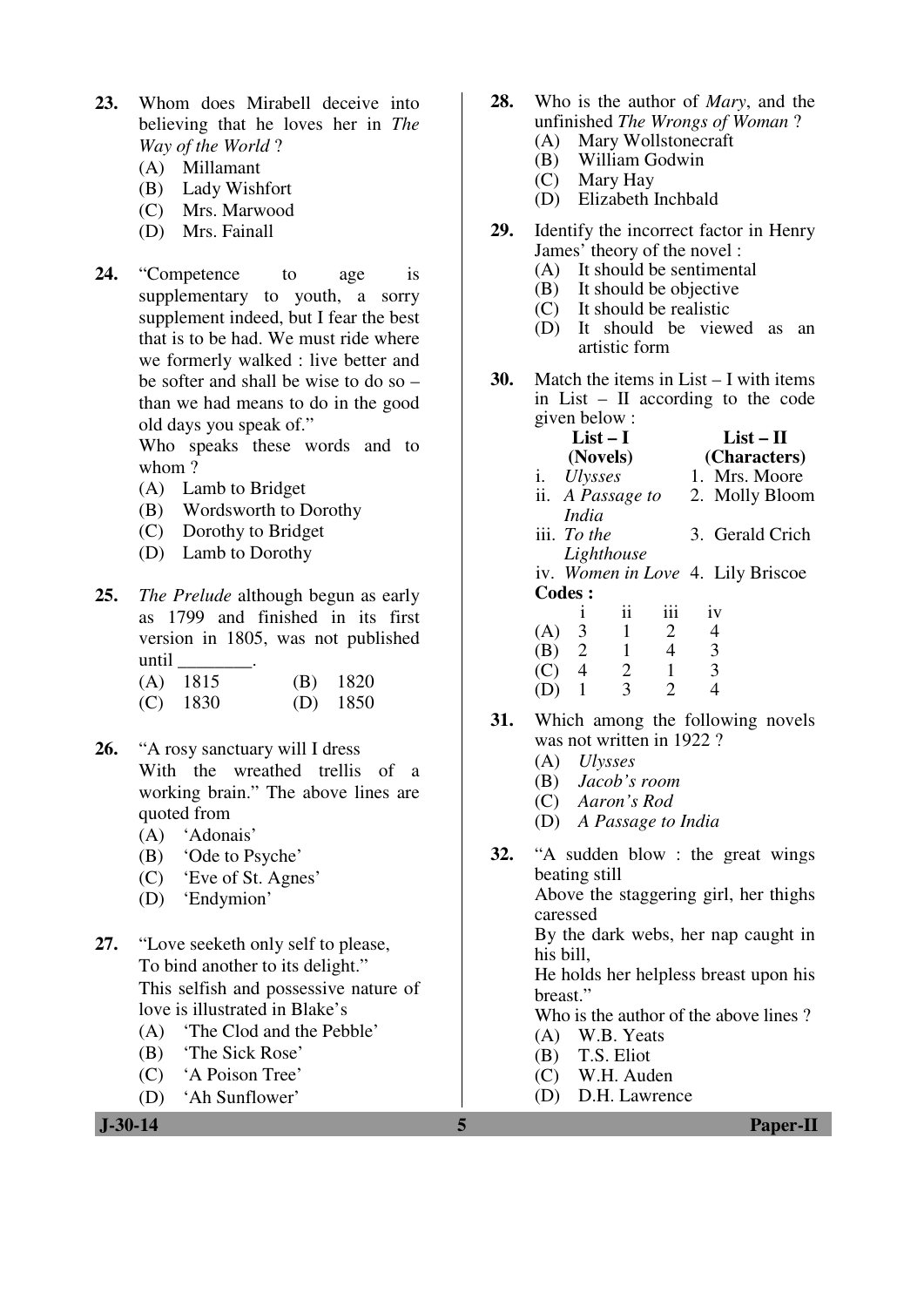**33.** "Consume my heart away; sick with desire

 And fastened to a dying animal." The above lines are taken from

- (A) "Felix Randal"
- (B) "Sailing to Byzantium"
- (C) "Coole and the Ballylee, 1931"
- (D) "The Second Coming"
- **34.** Who among the following is not a surrealist poet ?
	- (A) Hugh Sykes Dykes
	- (B) David Gascoyne
	- (C) Kenneth Allot
	- (D) C. Day Lewis
- **35.** The protagonist returns with an admonition, the diamond sent to him for smuggling out a packet of diamonds as bribe.

 This scene occurs in one of the novels of Graham Greene – Identify the novel

- (A) *The End of the Affair*
- (B) *The Heart of the Matter*
- (C) *The Ministry of Fear*
- (D) *Our Man in Havana*
- **36.** Samuel Beckett's trilogy published together in London in 1959 under the English titles is
	- (A) *More Pricks than Kicks, Murphy, Molloy*
	- (B) *B. Molloy, Malone Dies, The Unnamable*
	- (C) *Molloy, Murphy, Malone Dies*
	- (D) *The Unnamable, More Pricks than Kicks, Murphy*
- **37.** Among the following playwrights, who was awarded the Pulitzer prize in 1920 ?
	- (A) Eugene O'Neill
	- (B) Sean O'Casey
	- (C) William Somerset Maugham
	- (D) J.B. Priestly
- **38.** D.H. Lawrence popularized the concept of in his novels. in his novels.
	- (A) Realism
	- (B) Naturalism<br>(C) Primitivism
	- Primitivism
	- (D) Expressionism
- **39.** Who among the following is not an American modernist poet ?
	- (A) William Carlos Williams
	- (B) Ezra Pound
	- (C) William Ellery Channing, the younger
	- (D) Marianne Moore
- **40.** An important poet and playwright who in the 1960s led the Black Arts Movement, in the spirit of negritude, posited a 'Black Aesthetic' that expressed a pan-African, organic and whole sensibility.
	- (A) Henry Louis Gates Jr.
	- (B) Amiri Baraka
	- (C) Ishmael Reed
	- (D) Bell Hooks
- **41.** Match List I with List II according to the code given below :
	- **List I (Authors) List – II (Books)**  i. V.S. Naipaul 1. Foe ii. Jean Rhys 2. Indigo or Mapping the **Waters** iii. Marina Warners 3. Wide Sargasso Sea iv. J.M. Coetzee 4. Mimic Men **Codes :**

|     |   | 11                          | 111 | 1V                          |
|-----|---|-----------------------------|-----|-----------------------------|
| (A) | 4 | $\mathcal{D}_{\mathcal{L}}$ | 3   |                             |
| (B) | 4 |                             | 2   | 3                           |
| (C) | 4 | 3                           | 2   |                             |
| (D) |   | 3                           |     | $\mathcal{D}_{\mathcal{L}}$ |

- **42.** Yasmine Gooneratne's *The Pleasures of Conquest* termed as a postcolonial novel of the nineties is ironically enough set in the tropical island nation of
	- (A) Sri Lanka
	- (B) Fiji
	- (C) The Caribbean
	- (D) Amnesia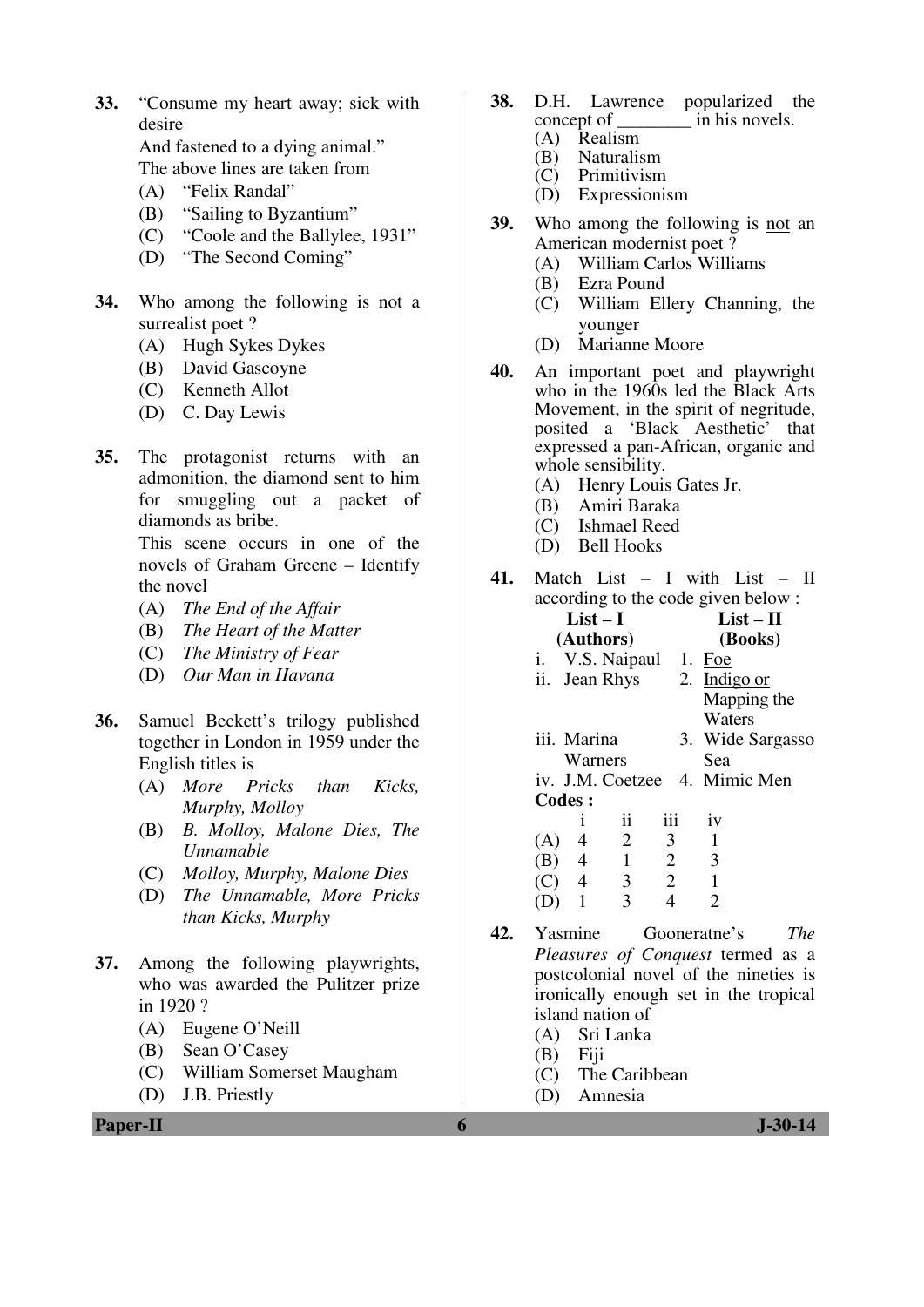- **43.** Which of the following is not an Asian – Canadian writer ?
	- (A) Shauna Singh Badlwin
	- (B) Himani Banerjee
	- (C) Joy Kogawa
	- (D) Meena Alexander
- **44.** Which of the following is true ?
	- (A) 'Aurora Leigh' is a poem in nine books
	- (B) 'Aurora Leigh' is a collection of sonnets from the Portuguese
	- (C) 'Aurora Leigh' is a nursery rhyme book
	- (D) 'Aurora Leigh' is "the Seeds and Fruits of English Poetry"
- **45.** "The old order changeth yielding place to new,

 And God fulfils himself in many way."

 In which of the following poems do these lines appear ?

- (A) 'Locksley Hall'
- (B) 'Two Voices
- (C) 'Morte d'Arthur'
- (D) 'Ulysses'
- **46.** George Eliot's attempt to write a historical novel of the Italian Renaissance was not successful. Which was this novel ?
	- (A) *Adam Bede*
	- (B) *Felix Holt*
	- (C) *Silas Marner*
	- (D) *Romola*
- **47.** In which novel, does the hero, driven by passion and revenge, add a new dimension to the concept of suffering ?
	- (A) *Wuthering Heights*
	- (B) *Jude the Obscure*
	- (C) *Mill on the Floss*
	- (D) *Hard Times*
- **48.** From the following women characters in Hardy's novels choose the odd one out :
	- (A) Bathsheba Everdene
	- (B) Eustacia Vye
	- (C) Elizabeth Jane
	- (D) Lucetta
- **49.** "Out of the gosple he tho wordes caughte And this figure he added eek therto,

That if gold ruste, what shal iren do ?"

 In the Prologue the Parson is represented as a man :

- 1. who loved money
- 2. who criticized the corrupt clergy
- 3. who practiced what he preached
- 4. who was a poor but honest clerk

 Find the correct combination according to the code :

- $(A)$  1, 2 and 3 are correct
- (B) 1, 2 and 4 are correct
- (C) 2, 3 and 4 are correct
- (D) 1, 3 and 4 are correct
- **50.** Match the items in List I with items in List – II according to the code given below :

|     | $List-I$        |                   |     |              | $List-II$      |  |
|-----|-----------------|-------------------|-----|--------------|----------------|--|
|     |                 | (Plays)           |     | (Characters) |                |  |
| i.  |                 | White Devil       |     |              | 1. Hieornimo   |  |
|     |                 | ii. Maids Tragedy |     |              | 2. Old Knowell |  |
|     |                 | iii. Every Man in |     |              | 3. Vittoria    |  |
|     | his Humour      |                   |     |              | Corombona      |  |
|     |                 | iv. The Spanish   |     |              | 4. Aspatia     |  |
|     | <i>Tragedie</i> |                   |     |              |                |  |
|     | <b>Codes:</b>   |                   |     |              |                |  |
|     | Ť               | ii                | iii |              | iv             |  |
| (A) | 4               | 3                 | 1   |              | $\overline{2}$ |  |
| (B) | 2               | $\mathbf{1}$      | 3   |              | $\overline{4}$ |  |
| (C) | 3               | 4                 | 2   |              | 1              |  |
|     | 4               | 3                 | 2   |              |                |  |